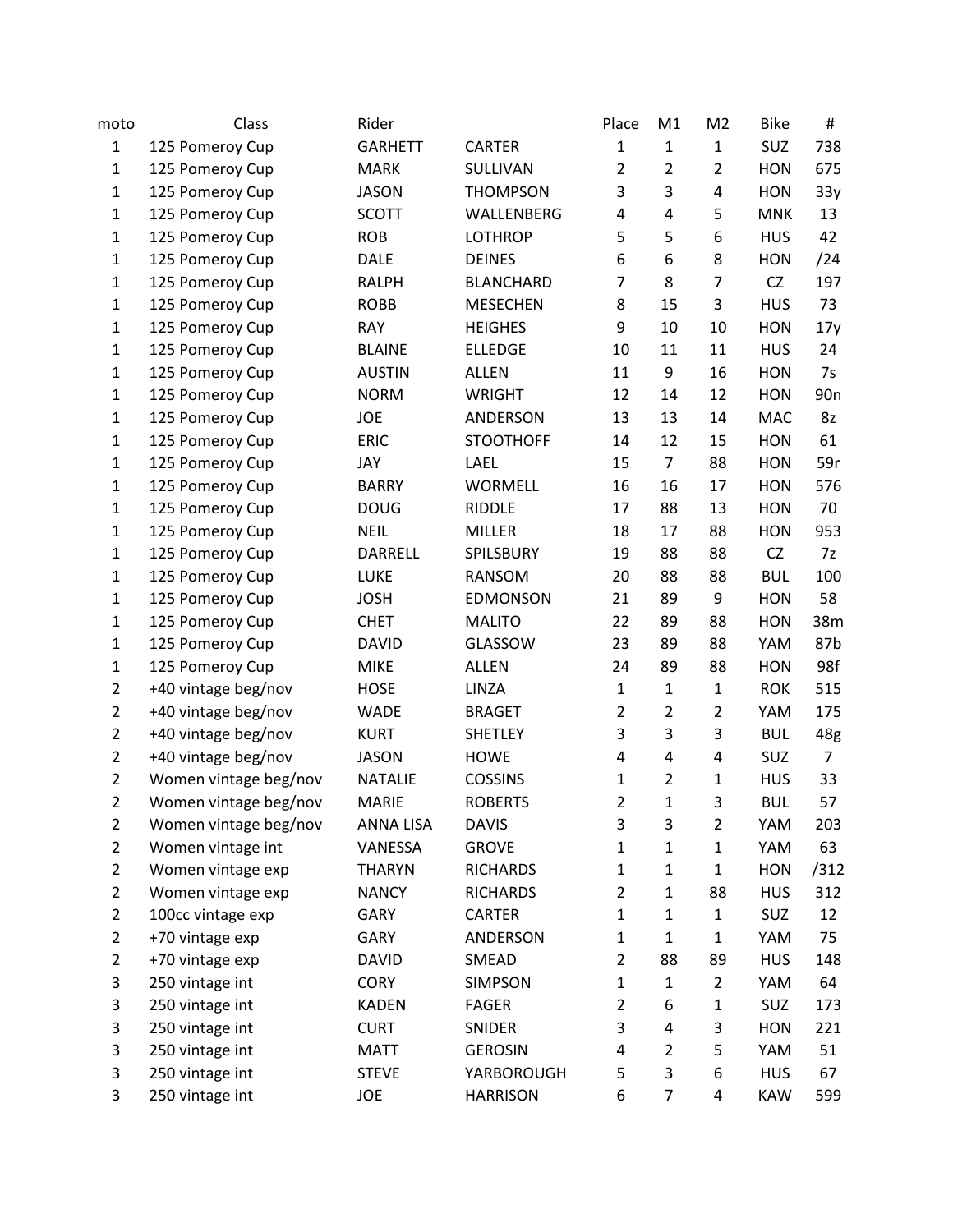| 3 | 250 vintage int      | <b>ERIC</b>     | <b>BENSON</b>    | 7              | 5              | 8              | CAN        | 94y             |
|---|----------------------|-----------------|------------------|----------------|----------------|----------------|------------|-----------------|
| 3 | 250 vintage int      | <b>WYATT</b>    | <b>FOSS</b>      | 8              | 88             | 7              | YAM        | 63              |
| 3 | 250 vintage int      | <b>DAVID</b>    | <b>STANTON</b>   | 9              | 88             | 9              | Mon        | 710             |
| 3 | 250 vintage exp      | LUKE            | <b>RANSOM</b>    | $\mathbf{1}$   | $\mathbf{1}$   | 1              | <b>KTM</b> | 48g             |
| 3 | 250 vintage exp      | <b>GARY</b>     | <b>JONES</b>     | $\overline{2}$ | $\overline{2}$ | 3              | YAM        | 88              |
| 3 | 250 vintage exp      | <b>CLARENCE</b> | <b>GARDNER</b>   | 3              | 3              | 4              | <b>HON</b> | 15              |
| 3 | 250 vintage exp      | <b>STEVE</b>    | <b>ERICKSON</b>  | 4              | 5              | 5              | Mon        | 845             |
| 3 | 250 vintage exp      | <b>ED</b>       | <b>SCHANDL</b>   | 5              | 4              | 6              | CZ         | 777             |
| 3 | 250 vintage exp      | KELLY           | <b>YOUNG</b>     | 6              | 88             | $\overline{2}$ | <b>HON</b> | 3x              |
| 4 | 125 vintage int      | <b>CHRIS</b>    | <b>DUTY</b>      | $\mathbf 1$    | $\mathbf{1}$   | $\mathbf{1}$   | <b>HON</b> | 38              |
| 4 | 125 vintage int      | <b>GRAYSON</b>  | <b>HART JR</b>   | $\overline{2}$ | $\overline{2}$ | $\overline{2}$ | <b>HON</b> | 547             |
| 4 | 125 vintage int      | CARTER          | ANDERSON         | 3              | 3              | 3              | SUZ        | 52              |
| 4 | 125 vintage int      | JOE             | ANDERSON         | 4              | 4              | 4              | <b>HON</b> | 82              |
| 4 | 125 vintage exp      | <b>GRAYSON</b>  | <b>HART</b>      | 1              | 89             | 88             | <b>HON</b> | 72              |
| 4 | European 125 beg/nov | <b>GARY</b>     | <b>HEATH</b>     | $\mathbf{1}$   | $\mathbf{1}$   | $\mathbf{1}$   | <b>PEN</b> | 45              |
| 4 | European 125 beg/nov | <b>ROD</b>      | <b>REED</b>      | $\overline{2}$ | $\overline{2}$ | $\overline{2}$ | <b>HUS</b> | 352             |
| 4 | European 125 beg/nov | DARRELL         | SPILSBURY        | 3              | 89             | 88             | <b>CZ</b>  | 7z              |
| 4 | European 125 int     | <b>PETER</b>    | <b>STEILBERG</b> | $\mathbf{1}$   | $\mathbf{1}$   | $\mathbf{1}$   | PEN        | 26e             |
| 4 | European 125 exp     | <b>SCOTT</b>    | WALLENBERG       | $\mathbf{1}$   | $\mathbf{1}$   | $\overline{2}$ | <b>MNK</b> | 13              |
| 4 | European 125 exp     | <b>RALPH</b>    | <b>BLANCHARD</b> | $\overline{2}$ | 3              | $\mathbf 1$    | <b>CZ</b>  | 197             |
| 4 | European 125 exp     | <b>MIKE</b>     | <b>MELTON</b>    | 3              | $\overline{2}$ | 3              | <b>HUS</b> | 73              |
| 5 | +50 vintage int      | <b>MARK</b>     | <b>STEPOVICH</b> | $\mathbf{1}$   | $\mathbf{1}$   | $\overline{2}$ | <b>CZ</b>  | 49q             |
| 5 | +50 vintage int      | KELLY           | <b>RAMBO</b>     | $\overline{2}$ | 3              | $\mathbf{1}$   | <b>KAW</b> | 15r             |
| 5 | +50 vintage int      | <b>MATT</b>     | <b>GEROSIN</b>   | 3              | $\overline{2}$ | 3              | YAM        | 51              |
| 5 | +50 vintage int      | <b>DAVID</b>    | GLASSOW          | 4              | 5              | 5              | <b>HON</b> | 84              |
| 5 | +50 vintage int      | <b>MARK</b>     | <b>HOSBACH</b>   | 5              | 9              | 4              | <b>KAW</b> | 31              |
| 5 | +50 vintage int      | <b>SPIKE</b>    | <b>UNRUH</b>     | 6              | 8              | 6              | YAM        | 3               |
| 5 | +50 vintage int      | <b>CHET</b>     | <b>MALITO</b>    | $\overline{7}$ | 4              | 10             | <b>KAW</b> | 38m             |
| 5 | +50 vintage int      | <b>FRITZ</b>    | <b>GUENTHER</b>  | 8              | $\overline{7}$ | 8              | <b>MAC</b> | 22t             |
| 5 | +50 vintage int      | <b>MARK</b>     | <b>HECTOR</b>    | 9              | 11             | 7              | <b>MAC</b> | 40              |
| 5 | +50 vintage int      | <b>KEVIN</b>    | <b>COOLEY</b>    | 10             | 10             | 9              | SUZ        | c13             |
| 5 | +50 vintage int      | <b>TAB</b>      | <b>YOUNG</b>     | 11             | 6              | 88             | YAM        | 3x              |
| 5 | +50 vintage int      | <b>DAMON</b>    | SULLIVAN         | 12             | 88             | 88             | <b>HON</b> | 256             |
| 5 | +50 vintage int      | <b>KEVIN</b>    | QUELL            | 13             | 88             | 88             | MAC        | 6c              |
| 5 | +50 vintage int      | <b>DAVID</b>    | WEBER            | 14             | 88             | 88             | <b>HUS</b> | 269             |
| 5 | +50 vintage int      | <b>MARK</b>     | PALMER           | 15             | 88             | 88             | CZ         | 29              |
| 6 | +50 vintage exp      | <b>DALLAS</b>   | <b>NYBLOD</b>    | 1              | $\mathbf{1}$   | $\overline{2}$ | YAM        | 2y              |
| 6 | +50 vintage exp      | <b>TONY</b>     | <b>FOX</b>       | $\overline{2}$ | 5              | $\mathbf 1$    | MAC        | 80 <sub>n</sub> |
| 6 | +50 vintage exp      | <b>ROBB</b>     | <b>MESECHEN</b>  | 3              | 4              | 3              | <b>HUS</b> | 7               |
| 6 | +50 vintage exp      | JAY             | <b>MIGLIORE</b>  | 4              | 3              | 4              | <b>HON</b> | 91              |
| 6 | +50 vintage exp      | <b>MARK</b>     | SULLIVAN         | 5              | $\overline{2}$ | 8              | <b>CZ</b>  | 675             |
| 6 | +50 vintage exp      | <b>CLARENCE</b> | <b>GARDNER</b>   | 6              | 6              | 5              | <b>HON</b> | 15              |
| 6 | +50 vintage exp      | LARRY           | CHATHHAM         | $\overline{7}$ | 7              | 6              | YAM        | 63              |
| 6 | +50 vintage exp      | JIM             | <b>STEWART</b>   | 8              | 8              | 7              | CZ         | 49q             |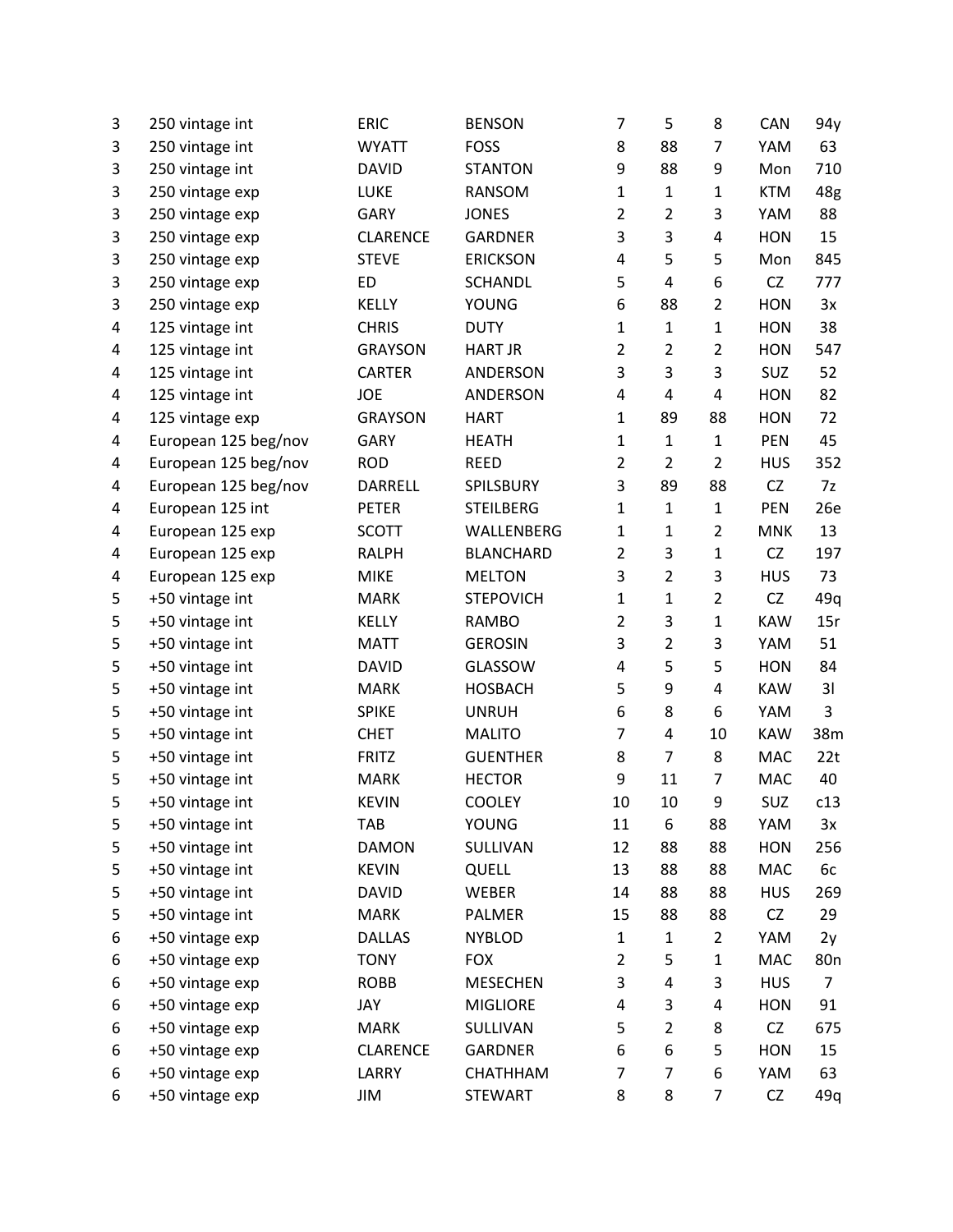| 6              | +50 vintage exp          | <b>DANNY</b>   | <b>TURNER</b>     | 9              | 88             | 88             | CZ         | 732             |
|----------------|--------------------------|----------------|-------------------|----------------|----------------|----------------|------------|-----------------|
| 6              | +50 vintage exp          | <b>ED</b>      | <b>SIMS</b>       | 10             | 88             | 88             | CZ         | 197             |
| 6              | +50 vintage exp          | <b>ED</b>      | <b>SCHANDL</b>    | 11             | 88             | 88             | CZ         | 777             |
| 7              | 250 vintage beg/nov      | <b>LANCE</b>   | <b>DANIELS</b>    | $\mathbf{1}$   | $\mathbf{1}$   | $\mathbf{1}$   | YAM        | 24              |
| $\overline{7}$ | 250 vintage beg/nov      | <b>JASON</b>   | <b>HOWE</b>       | $\overline{2}$ | 3              | $\overline{2}$ | <b>SUZ</b> | 99h             |
| $\overline{7}$ | 250 vintage beg/nov      | <b>KYLE</b>    | <b>GILKISON</b>   | 3              | $\overline{2}$ | 3              | YAM        | 81z             |
| 7              | 250 vintage beg/nov      | MICHAEL        | <b>CARPENTER</b>  | 4              | $\overline{4}$ | 88             | <b>HON</b> | 330             |
| 7              | 4-stroke vintage beg/nov | JIM            | <b>ALLEN</b>      | $\mathbf{1}$   | $\mathbf{1}$   | $\mathbf{1}$   | <b>HON</b> | 49              |
| $\overline{7}$ | 4-stroke vintage beg/nov | <b>CURTIS</b>  | <b>HAGER</b>      | $\overline{2}$ | $\overline{2}$ | $\overline{2}$ | <b>HON</b> | 53c             |
| 7              | 4-stroke vintage beg/nov | <b>ERIC</b>    | <b>STOOTHOFF</b>  | 3              | $\overline{4}$ | 3              | <b>HON</b> | 61              |
| 7              | 4-stroke vintage beg/nov | <b>SEAN</b>    | <b>CHASE</b>      | 4              | 3              | 4              | <b>RIC</b> | 9               |
| 7              | 4-stroke vintage beg/nov | LARRY          | LOGSDON           | 5              | 5              | 88             | CAN        | 51              |
| 8              | 4-stroke vintage int     | <b>NEIL</b>    | <b>MILLER</b>     | $\mathbf{1}$   | $\mathbf{1}$   | $\mathbf{1}$   | <b>HON</b> | 953             |
| 8              | 4-stroke vintage exp     | <b>RUSS</b>    | <b>HOEHN</b>      | $\mathbf{1}$   | $\mathbf{1}$   | $\mathbf{1}$   | <b>HON</b> | 31n             |
| 8              | 4-stroke vintage exp     | <b>BOBBY</b>   | <b>GRAVELY</b>    | $\overline{2}$ | 88             | $\overline{2}$ | <b>HON</b> | 95              |
| 8              | 4-stroke vintage exp     | <b>DALLAS</b>  | <b>NYBLOD</b>     | 3              | 88             | 88             | JAW        | 2y              |
| 8              | Inter-Am int             | <b>DOUG</b>    | <b>BROWN</b>      | $\mathbf 1$    | 88             | $\mathbf{1}$   | CZ         | d14             |
| 8              | Inter-Am int             | <b>PETER</b>   | <b>STEILBERG</b>  | $\overline{2}$ | $\mathbf{1}$   | 88             | OSS        | 26e             |
| 8              | Inter-Am exp             | <b>ED</b>      | <b>SIMS</b>       | $\mathbf{1}$   | $\mathbf{1}$   | $\mathbf{1}$   | <b>CZ</b>  | 197             |
| 8              | Inter-Am exp             | <b>DAN</b>     | <b>RICHARDSON</b> | $\overline{2}$ | $\overline{2}$ | 88             | TRI        | 92 <sub>n</sub> |
| 8              | xr75 int                 | <b>JEREMY</b>  | RANSOM            | $\mathbf 1$    | $\mathbf{1}$   | $\mathbf{1}$   | <b>HON</b> | 41              |
| 8              | xr75 int                 | <b>GRAYSON</b> | <b>HART JR</b>    | $\overline{2}$ | 89             | 88             | <b>HON</b> | 72              |
| 8              | Vintage Open Age int     | <b>KADEN</b>   | <b>FAGER</b>      | $\mathbf{1}$   | $\mathbf{1}$   | $\mathbf{1}$   | SUZ        | 173             |
| 8              | Vintage Open Age int     | <b>STEVE</b>   | YARBOROUGH        | $\overline{2}$ | $\overline{2}$ | $\overline{2}$ | <b>HUS</b> | 67              |
| 8              | Vintage Open Age int     | <b>THARYN</b>  | <b>RICHARDS</b>   | 3              | 3              | 3              | <b>HON</b> | /312            |
| 8              | Vintage Open Age exp     | <b>TERRY</b>   | CUNNINGHAM        | $\mathbf{1}$   | $\mathbf{1}$   | $\mathbf{1}$   | <b>HUS</b> | $\overline{7}$  |
| 9              | +60 vintage beg/nov      | <b>TOM</b>     | <b>HOOKER</b>     | $\mathbf 1$    | $\mathbf{1}$   | $\overline{2}$ | <b>ROK</b> | 515             |
| 9              | +60 vintage beg/nov      | <b>DANIEL</b>  | <b>PATTERSON</b>  | $\overline{2}$ | 4              | $\mathbf 1$    | SUZ        | 831             |
| 9              | +60 vintage beg/nov      | JIM            | <b>MERCIER</b>    | 3              | $\overline{2}$ | 5              | MAC        | 69              |
| 9              | +60 vintage beg/nov      | <b>DALE</b>    | <b>DVORAK</b>     | 4              | 5              | 4              | HOD        | 24              |
| 9              | +60 vintage beg/nov      | <b>GARY</b>    | <b>HEATH</b>      | 5              | 8              | 3              | CZ         | 45              |
| 9              | +60 vintage beg/nov      | <b>DAVID</b>   | <b>PECK</b>       | 6              | 7              | 5              | <b>BUL</b> | 81              |
| 9              | +60 vintage beg/nov      | JOSE'          | LINZA             | 7              | 3              | 88             | <b>ROK</b> | 491             |
| 9              | +60 vintage beg/nov      | <b>RICK</b>    | <b>FIELD</b>      | 8              | 88             | 6              | <b>HUS</b> | 26 <sub>t</sub> |
| 9              | +60 vintage beg/nov      | <b>TOM</b>     | MCLAUGHLIN        | 9              | 6              | 88             | <b>HON</b> | 8               |
| 9              | +60 vintage beg/nov      | <b>FORREST</b> | <b>TOMKINS</b>    | 10             | 88             | 88             | <b>KAW</b> | 33y             |
| 9              | +60 vintage beg/nov      | <b>MARTY</b>   | <b>GREGORY</b>    | 11             | 88             | 88             | <b>BUL</b> | 48g             |
| 9              | +60 vintage beg/nov      | <b>KEN</b>     | <b>HOEHN</b>      | 12             | 88             | 88             | <b>HON</b> | 31n             |
| 9              | +60 vintage beg/nov      | LARRY          | LOGSDON           | 13             | 88             | 88             | CAN        | 51              |
| 9              | +60 vintage beg/nov      | <b>MICHAEL</b> | CARPENTER         | 14             | 88             | 88             | <b>HON</b> | 330             |
| 9              | +60 vintage beg/nov      | <b>GUY</b>     | <b>ROETS</b>      | 15             | 88             | 88             | <b>HUS</b> | 53g             |
| 9              | Open vintage beg/nov     | <b>TOM</b>     | <b>SPISAK</b>     | $\mathbf{1}$   | $\mathbf{1}$   | $\mathbf{1}$   | YAM        | 59t             |
| 9              | Open vintage beg/nov     | <b>EVAN</b>    | <b>HOWE</b>       | $\overline{2}$ | 88             | 88             | MAC        | 7h              |
| 10             | +60 vintage int          | CRAIG          | <b>HAGER</b>      | $\mathbf 1$    | $\overline{2}$ | $\mathbf{1}$   | <b>HON</b> | 53c             |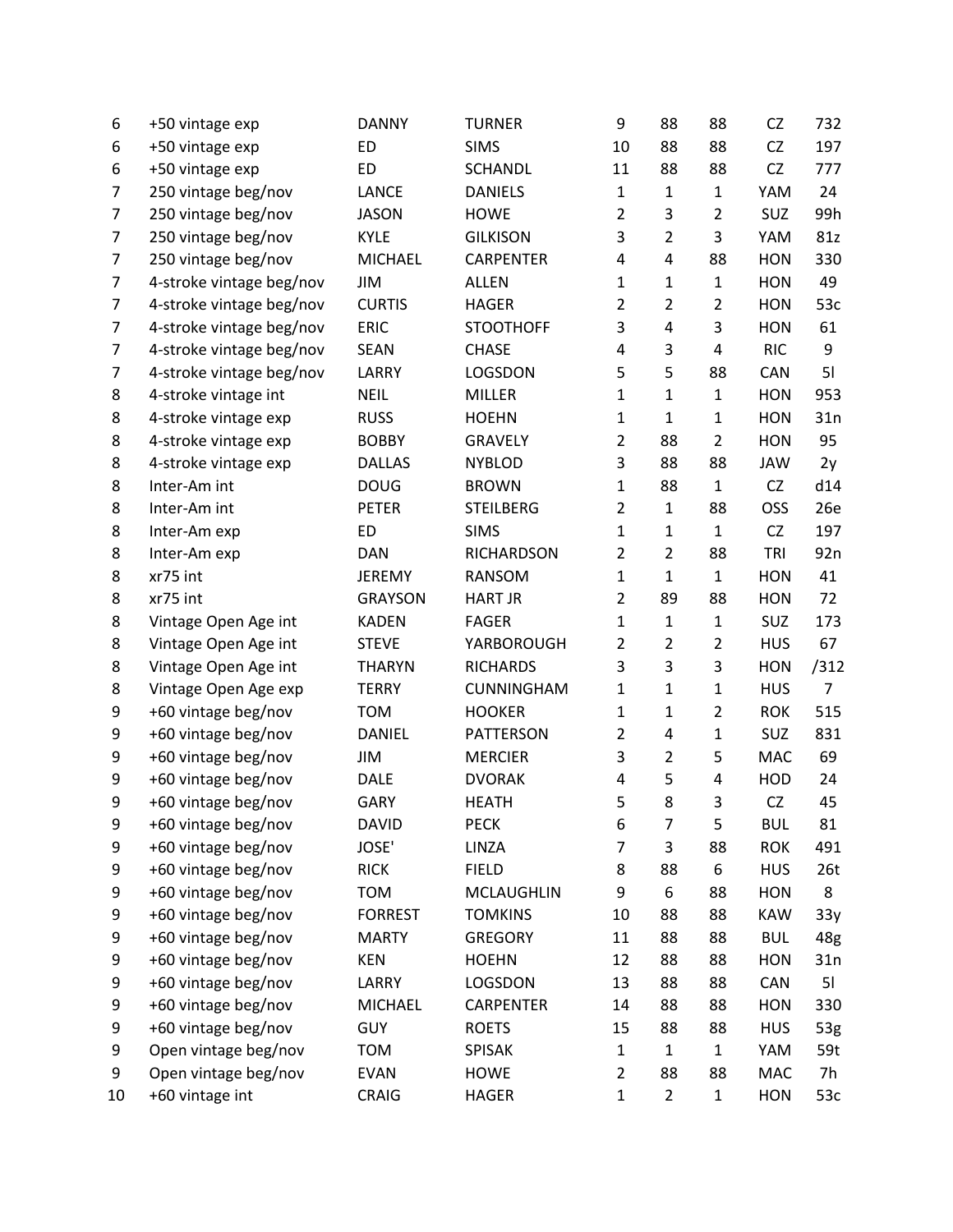| 10 | +60 vintage int          | TIM            | <b>KENNEDY</b>   | $\overline{2}$ | 3                       | $\overline{2}$ | <b>BUL</b> | 63v            |
|----|--------------------------|----------------|------------------|----------------|-------------------------|----------------|------------|----------------|
| 10 | +60 vintage int          | <b>BLAINE</b>  | <b>ELLEDGE</b>   | 3              | 4                       | 3              | <b>HUS</b> | 24             |
| 10 | +60 vintage int          | <b>NORM</b>    | <b>WRIGHT</b>    | 4              | 5                       | 4              | <b>PEN</b> | 90             |
| 10 | +60 vintage int          | <b>DOUG</b>    | <b>BROWN</b>     | 5              | 6                       | 6              | <b>CZ</b>  | d14            |
| 10 | +60 vintage int          | <b>TOM</b>     | <b>SIMPSON</b>   | 6              | 88                      | 5              | YAM        | 64             |
| 10 | +60 vintage int          | <b>DAVID</b>   | <b>STANTON</b>   | $\overline{7}$ | 88                      | 88             | Mon        | 710            |
| 10 | +60 vintage exp          | JAY            | <b>MIGLIORE</b>  | $\mathbf{1}$   | $\mathbf{1}$            | $\mathbf{1}$   | <b>HON</b> | 91             |
| 10 | +60 vintage exp          | <b>DOUG</b>    | <b>RIDDLE</b>    | $\overline{2}$ | 3                       | $\overline{2}$ | CZ         | 70             |
| 10 | +60 vintage exp          | <b>STEVE</b>   | <b>ERICKSON</b>  | 3              | 4                       | 3              | Mon        | 845            |
| 10 | +60 vintage exp          | LAYNE          | <b>HANNA</b>     | 4              | 6                       | 4              | MAC        | <b>15l</b>     |
| 10 | +60 vintage exp          | <b>RUSS</b>    | <b>HOEHN</b>     | 5              | 5                       | 6              | <b>CZ</b>  | 31n            |
| 10 | +60 vintage exp          | <b>MIKE</b>    | <b>ROBINSON</b>  | 6              | $\overline{2}$          | 88             | MAC        | 39             |
| 10 | +60 vintage exp          | <b>BOBBY</b>   | GRAVELY          | $\overline{7}$ | 88                      | 5              | <b>HON</b> | 95             |
| 10 | +60 vintage exp          | <b>DEAN</b>    | <b>TAYLER</b>    | 8              | 88                      | 88             | YAM        | 63             |
| 10 | +60 vintage exp          | <b>DANNY</b>   | <b>TURNER</b>    | 9              | 88                      | 88             | CZ         | 732            |
| 10 | +60 vintage exp          | <b>PETE</b>    | <b>EDMISTEN</b>  | 10             | 88                      | 88             | YAM        | 93             |
| 11 | 125 vintage beg/nov      | <b>FORREST</b> | <b>TOMKINS</b>   | $\mathbf{1}$   | $\mathbf{1}$            | $\mathbf{1}$   | <b>KAW</b> | 33y            |
| 11 | 125 vintage beg/nov      | <b>JASON</b>   | <b>HOWE</b>      | $\overline{2}$ | 88                      | 88             | SUZ        | 79             |
| 11 | +50 vintage beg/nov      | SHAWN          | RILEY            | $\mathbf 1$    | $\mathbf 1$             | $\mathbf{1}$   | <b>HUS</b> | 77s            |
| 11 | +50 vintage beg/nov      | <b>KARMAN</b>  | <b>CUSACK</b>    | $\overline{2}$ | $\overline{\mathbf{4}}$ | 3              | <b>HUS</b> | 22k            |
| 11 | +50 vintage beg/nov      | <b>MARK</b>    | <b>CORREA</b>    | 3              | 3                       | 4              | <b>HON</b> | <b>951</b>     |
| 11 | +50 vintage beg/nov      | <b>SEAN</b>    | <b>CHASE</b>     | 4              | 88                      | $\overline{2}$ | <b>RIC</b> | 9              |
| 11 | +50 vintage beg/nov      | <b>DAVID</b>   | <b>OSWALT</b>    | 5              | $\overline{2}$          | 88             | YAM        | 54             |
| 11 | +50 vintage beg/nov      | <b>TOM</b>     | <b>HOOKER</b>    | 6              | 88                      | 88             | <b>ROK</b> | 515            |
| 11 | +50 vintage beg/nov      | JIM            | <b>JOHNSON</b>   | $\overline{7}$ | 88                      | 88             | CZ         | 2j             |
| 11 | Inter-Am beg/nov         | <b>PAYTON</b>  | <b>HOLTOM</b>    | $\mathbf{1}$   | $\mathbf{1}$            | $\overline{2}$ | <b>HON</b> | 99v            |
| 11 | Inter-Am beg/nov         | LARRY          | <b>COSSINS</b>   | $\overline{2}$ | 88                      | $\mathbf{1}$   | GRV        | 50j            |
| 11 | Inter-Am beg/nov         | <b>LANCE</b>   | <b>DANIELS</b>   | 3              | $\overline{2}$          | 88             | YAM        | 15             |
| 11 | Vintage Open Age beg/nov | <b>MARK</b>    | <b>BITTERMAN</b> | $\mathbf{1}$   | $\mathbf 1$             | $\mathbf 1$    | <b>HON</b> | 256            |
| 11 | Vintage Open Age beg/nov | <b>MICHAEL</b> | CARPENTER        | $\overline{2}$ | 88                      | 88             | <b>HON</b> | 330            |
| 12 | Saturday Evo exp         | JAY            | <b>MIGLIORE</b>  | 1              | 6                       | $\mathbf{1}$   | <b>HON</b> | 91             |
| 12 | Saturday Evo exp         | <b>WARREN</b>  | <b>REID</b>      | $\overline{2}$ | 5                       | $\overline{2}$ | <b>HON</b> | 6              |
| 12 | Saturday Evo exp         | <b>BLAKE</b>   | KELLEY           | 3              | 3                       | 4              | YAM        | 12             |
| 12 | Saturday Evo exp         | <b>DAN</b>     | <b>MASTRUDE</b>  | 4              | $\overline{2}$          | 6              | <b>HUS</b> | 14             |
| 12 | Saturday Evo exp         | <b>TERRY</b>   | CUNNINGHAM       | 5              | $\mathbf{1}$            | 7              | <b>HUS</b> | $\overline{7}$ |
| 12 | Saturday Evo exp         | <b>MIKE</b>    | <b>MELTON</b>    | 6              | $\pmb{4}$               | 8              | <b>HUS</b> | /7             |
| 12 | Saturday Evo exp         | KELLY          | <b>YOUNG</b>     | 7              | 8                       | 10             | <b>HON</b> | 4x             |
| 12 | Saturday Evo exp         | <b>BOB</b>     | <b>WINKER</b>    | 8              | 9                       | 11             | YAM        | 116x           |
| 12 | Saturday Evo exp         | <b>MIKE</b>    | <b>DOUGHERTY</b> | 9              | 11                      | 12             | <b>HON</b> | 13             |
| 12 | Saturday Evo exp         | <b>ROB</b>     | <b>LOTHROP</b>   | 10             | $\overline{7}$          | 17             | YAM        | 42             |
| 12 | Saturday Evo exp         | <b>NATHAN</b>  | <b>SCHIBIG</b>   | 11             | 16                      | 9              | YAM        | /6             |
| 12 | Saturday Evo exp         | <b>DOUG</b>    | <b>MILLER</b>    | 12             | 13                      | 13             | <b>HON</b> | 953            |
| 12 | Saturday Evo exp         | <b>SKEET</b>   | <b>HISE</b>      | 13             | 12                      | 14             | YAM        | 74             |
| 12 | Saturday Evo exp         | <b>KYLE</b>    | <b>SCHIBIG</b>   | 14             | 88                      | 3              | <b>HON</b> | 600            |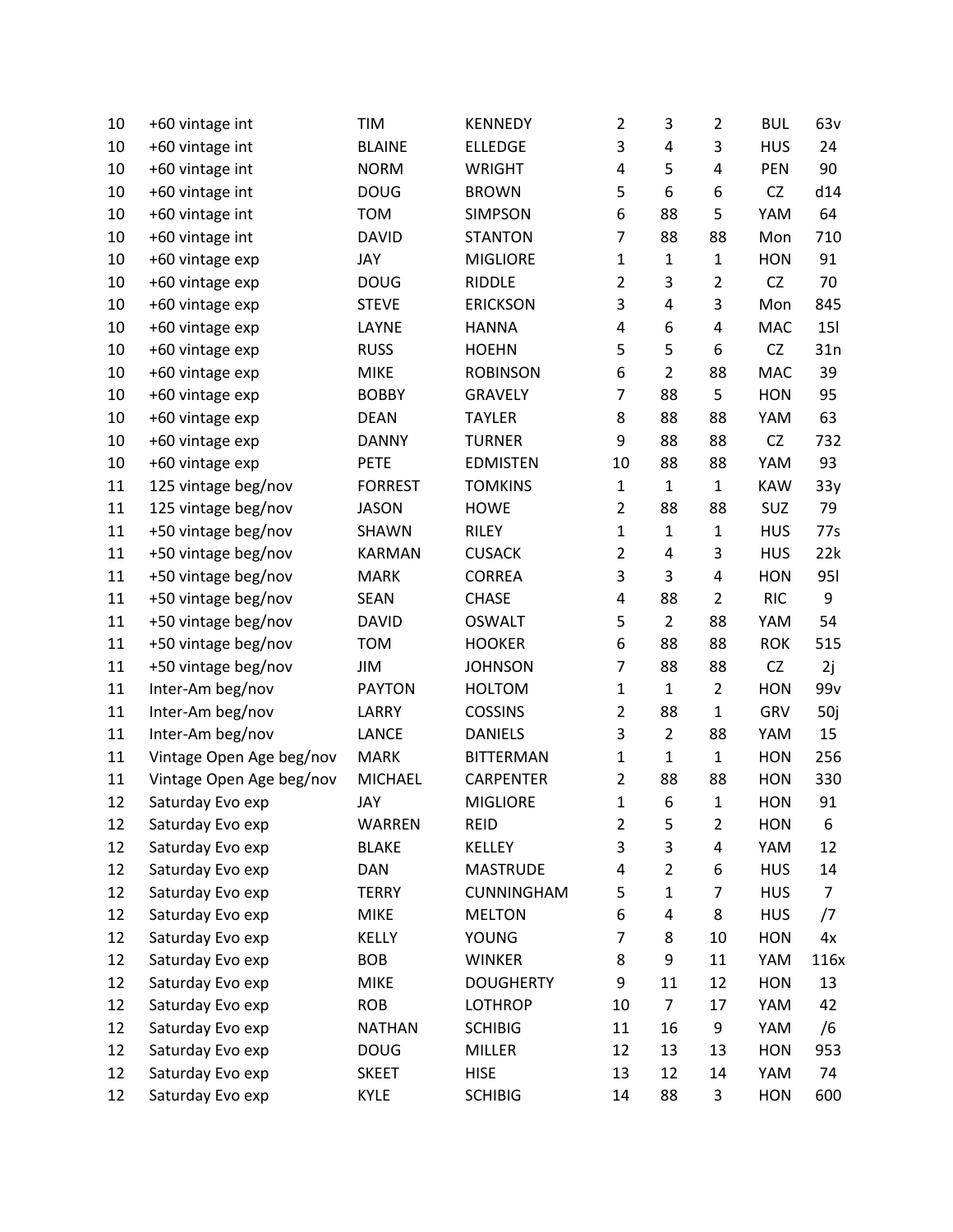| 12 | Saturday Evo exp     | JIM            | <b>STEWART</b>      | 15             | 14             | 15             | SUZ        | 1972           |
|----|----------------------|----------------|---------------------|----------------|----------------|----------------|------------|----------------|
| 12 | Saturday Evo exp     | <b>TYLER</b>   | <b>BLANCHARD</b>    | 16             | 88             | 5              | <b>HON</b> | 49             |
| 12 | Saturday Evo exp     | <b>DAN</b>     | <b>CUNHA</b>        | 17             | 17             | 16             | <b>MAC</b> | 5              |
| 12 | Saturday Evo exp     | <b>RICH</b>    | <b>MERRITT</b>      | 18             | 10             | 88             | SUZ        | 21m            |
| 12 | Saturday Evo exp     | <b>MIKE</b>    | <b>MOHRBACHER</b>   | 19             | 15             | 88             | <b>HON</b> | 781            |
| 12 | Saturday Evo exp     | <b>ROY</b>     | <b>FOWLER</b>       | 20             | 18             | 88             | YAM        | 52             |
| 12 | Saturday Evo exp     | <b>GRAYSON</b> | <b>HART</b>         | 21             | 19             | 88             | <b>HON</b> | 57             |
| 12 | Saturday Evo exp     | <b>ROBB</b>    | <b>MESECHEN</b>     | 22             | 88             | 88             | <b>HUS</b> | 14             |
| 12 | Saturday Evo exp     | <b>TRENT</b>   | <b>HOWIE</b>        | 23             | 88             | 88             | YAM        | $\mathbf{1}$   |
| 12 | Saturday Evo exp     | <b>JOSH</b>    | <b>EDMONSON</b>     | 24             | 88             | 88             | <b>HON</b> | 158            |
| 12 | Saturday Evo exp     | <b>ERIC</b>    | CHRISTIANSEN        | 25             | 88             | 88             | YAM        | 148            |
| 13 | Saturday Evo beg/nov | <b>TROY</b>    | <b>COBBLEY</b>      | $\mathbf{1}$   | $\mathbf{1}$   | $\overline{2}$ | <b>HUS</b> | 36v            |
| 13 | Saturday Evo beg/nov | <b>HANSE</b>   | <b>HELLBERG</b>     | $\overline{2}$ | 3              | 3              | <b>HUS</b> | 14             |
| 13 | Saturday Evo beg/nov | <b>MICHAEL</b> | <b>BOMER</b>        | 3              | 5              | 4              | <b>HON</b> | 54             |
| 13 | Saturday Evo beg/nov | <b>MIKE</b>    | <b>BUSTO</b>        | 4              | 6              | 5              | SUZ        | 4t             |
| 13 | Saturday Evo beg/nov | <b>JASON</b>   | <b>HOWE</b>         | 5              | 9              | $\overline{7}$ | SUZ        | 99h            |
| 13 | Saturday Evo beg/nov | <b>BILLY</b>   | <b>WINKER</b>       | 6              | $\overline{7}$ | 10             | YAM        | 19v            |
| 13 | Saturday Evo beg/nov | <b>JERRY</b>   | <b>MEYERS</b>       | 7              | 18             | $\mathbf{1}$   | YAM        | 188            |
| 13 | Saturday Evo beg/nov | <b>STEVE</b>   | <b>SCHIBIG</b>      | 8              | 10             | 9              | YAM        | 6              |
| 13 | Saturday Evo beg/nov | <b>MARK</b>    | <b>BITTERMAN</b>    | 9              | $\overline{2}$ | 17             | Mon        | 256            |
| 13 | Saturday Evo beg/nov | <b>DAN</b>     | <b>HOLLAND</b>      | 10             | 8              | 12             | YAM        | 57             |
| 13 | Saturday Evo beg/nov | <b>RORY</b>    | <b>DORST</b>        | 11             | 13             | 8              | YAM        | 27             |
| 13 | Saturday Evo beg/nov | DARRELL        | <b>MCCOY</b>        | 12             | 11             | 11             | YAM        | 168            |
| 13 | Saturday Evo beg/nov | COLMAN         | <b>PARRISH</b>      | 13             | 14             | 13             | <b>HUS</b> | /17            |
| 13 | Saturday Evo beg/nov | VANESSA        | <b>GROVE</b>        | 14             | 12             | 15             | YAM        | 52             |
| 13 | Saturday Evo beg/nov | WARREN         | <b>CHASE</b>        | 15             | 22             | 6              | <b>HUS</b> | 181            |
| 13 | Saturday Evo beg/nov | <b>DUANE</b>   | <b>DIENER</b>       | 16             | 4              | 88             | MAC        | 36w            |
| 13 | Saturday Evo beg/nov | <b>ED</b>      | <b>SHETLER</b>      | 17             | 21             | 14             | YAM        | $\overline{2}$ |
| 13 | Saturday Evo beg/nov | <b>DAVE</b>    | <b>KOONTZ</b>       | 18             | 20             | 16             | YAM        | 58             |
| 13 | Saturday Evo beg/nov | <b>RON</b>     | <b>MOREN</b>        | 19             | 19             | 18             | YAM        | 62r            |
| 13 | Saturday Evo beg/nov | <b>KRIS</b>    | <b>BABENDERERDE</b> | 20             | 15             | 88             | YAM        | 128            |
| 13 | Saturday Evo beg/nov | <b>DAVID</b>   | <b>BLANTON</b>      | 21             | 16             | 88             | SUZ        | 80             |
| 13 | Saturday Evo beg/nov | WAID           | <b>BLANTON</b>      | 22             | 17             | 88             | SUZ        | 94             |
| 13 | Saturday Evo beg/nov | LUKE           | <b>CHASE</b>        | 23             | 23             | 88             | <b>HUS</b> | 18             |
| 13 | Saturday Evo beg/nov | <b>CHARLIE</b> | WAIT                | 24             | 88             | 88             | <b>HON</b> | 79             |
| 13 | Saturday Evo beg/nov | <b>DAVID</b>   | <b>ROBELLO</b>      | 25             | 88             | 88             | <b>HON</b> | 8              |
| 14 | Saturday Evo int     | <b>BRIAN</b>   | <b>STOREY</b>       | $\mathbf{1}$   | $\overline{2}$ | $\overline{2}$ | SUZ        | 84             |
| 14 | Saturday Evo int     | <b>SEAN</b>    | RIDDLE              | $\overline{2}$ | $\mathbf 1$    | 5              | SUZ        | 953            |
| 14 | Saturday Evo int     | <b>DOUG</b>    | <b>MATTSON</b>      | 3              | 4              | 4              | YAM        | 9              |
| 14 | Saturday Evo int     | <b>BLAYDE</b>  | <b>BEHRENS</b>      | 4              | 6              | 3              | <b>HON</b> | 24             |
| 14 | Saturday Evo int     | <b>JEFF</b>    | <b>YOUNG</b>        | 5              | 5              | 6              | YAM        | 4x             |
| 14 | Saturday Evo int     | <b>DOUGLAS</b> | <b>MINOR</b>        | 6              | 3              | 9              | <b>KAW</b> | 8              |
| 14 | Saturday Evo int     | <b>DEAN</b>    | <b>TAYLER</b>       | 7              | $\overline{7}$ | 8              | YAM        | 254            |
| 14 | Saturday Evo int     | <b>WILL</b>    | CARMAN              | 8              | 8              | 15             | SUZ        | 314            |
|    |                      |                |                     |                |                |                |            |                |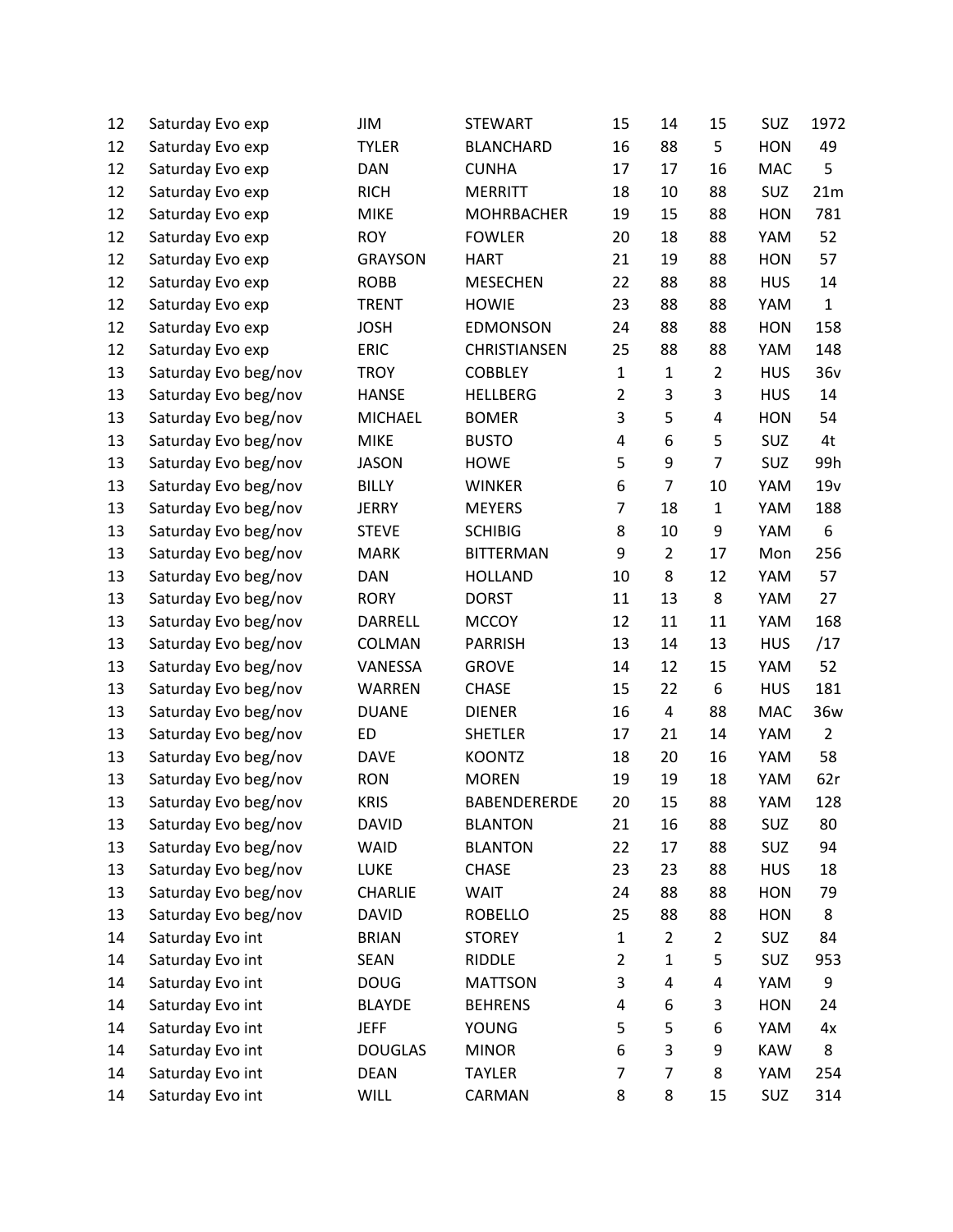| 14 | Saturday Evo int | <b>DAVE</b>    | <b>EPPIG</b>        | 9              | 13             | 11             | <b>HON</b> | 6               |
|----|------------------|----------------|---------------------|----------------|----------------|----------------|------------|-----------------|
| 14 | Saturday Evo int | <b>AARON</b>   | <b>RUSSEL</b>       | 10             | 15             | 10             | YAM        | 12              |
| 14 | Saturday Evo int | <b>JEFF</b>    | <b>MCCLAIN</b>      | 11             | 11             | 14             | <b>HON</b> | 671             |
| 14 | Saturday Evo int | <b>CASEY</b>   | <b>PARKER</b>       | 12             | 19             | 13             | <b>HUS</b> | 15              |
| 14 | Saturday Evo int | <b>SHANE</b>   | <b>MEREDITH</b>     | 13             | 14             | 18             | YAM        | $\overline{3}$  |
| 14 | Saturday Evo int | <b>DAMON</b>   | SULLIVAN            | 14             | 18             | 17             | <b>HON</b> | 256             |
| 14 | Saturday Evo int | <b>KEEDEN</b>  | <b>RENION</b>       | 15             | 17             | 19             | <b>HON</b> | 789             |
| 14 | Saturday Evo int | <b>GRAYSON</b> | <b>HART JR</b>      | 16             | 88             | $\mathbf{1}$   | <b>HUS</b> | 547             |
| 14 | Saturday Evo int | <b>JEREMY</b>  | RANSOM              | 17             | 25             | 16             | <b>HON</b> | 41              |
| 14 | Saturday Evo int | <b>JAN</b>     | <b>BABENDERERDE</b> | 18             | 20             | 21             | YAM        | 612             |
| 14 | Saturday Evo int | <b>JOE</b>     | <b>TOOLIS</b>       | 19             | 22             | 23             | <b>MAC</b> | 16              |
| 14 | Saturday Evo int | <b>JEFF</b>    | <b>CONNER</b>       | 20             | 24             | 22             | MAC        | 54              |
| 14 | Saturday Evo int | <b>MARK</b>    | <b>STEPOVICH</b>    | 21             | 88             | $\overline{7}$ | <b>HON</b> | 49              |
| 14 | Saturday Evo int | <b>MARK</b>    | <b>HECTOR</b>       | 22             | 21             | 27             | <b>MAC</b> | 40              |
| 14 | Saturday Evo int | <b>CHRIS</b>   | <b>DUTY</b>         | 23             | 9              | 88             | YAM        | 72              |
| 14 | Saturday Evo int | <b>TERRY</b>   | <b>WILLIAMS</b>     | 24             | 10             | 88             | <b>HUS</b> | /6              |
| 14 | Saturday Evo int | <b>RAY</b>     | <b>MATSON</b>       | 25             | 26             | 25             | YAM        | 76              |
| 14 | Saturday Evo int | <b>JEFF</b>    | <b>CRAWFORD</b>     | 26             | 88             | 12             | YAM        | 411             |
| 14 | Saturday Evo int | WARREN         | LEW (JR)            | 27             | 28             | 24             | YAM        | 198             |
| 14 | Saturday Evo int | <b>WYATT</b>   | <b>FOSS</b>         | 28             | 12             | 88             | YAM        | 61              |
| 14 | Saturday Evo int | <b>SHANE</b>   | <b>PAASCH</b>       | 29             | 27             | 26             | <b>AJS</b> | 555             |
| 14 | Saturday Evo int | <b>DOUG</b>    | <b>GARDNER</b>      | 30             | 16             | 88             | SUZ        | 55              |
| 14 | Saturday Evo int | <b>GRANT</b>   | <b>ELSWORTH</b>     | 31             | 88             | 20             | <b>KAW</b> | 340             |
| 14 | Saturday Evo int | <b>MIKE</b>    | <b>MCGREGOR</b>     | 32             | 23             | 88             | YAM        | 83              |
| 14 | Saturday Evo int | <b>DAVE</b>    | <b>DAVIDSON</b>     | 33             | 29             | 88             | YAM        | 99              |
| 14 | Saturday Evo int | G.L.           | <b>WRIGHT</b>       | 34             | 88             | 88             | <b>HON</b> | /256            |
| 14 | Saturday Evo int | ZAC            | <b>MCGOVERN</b>     | 35             | 88             | 88             | YAM        | 18z             |
| 14 | Saturday Evo int | <b>CODY</b>    | <b>JENSEN</b>       | 36             | 88             | 88             | YAM        | 111             |
| 14 | Saturday Evo int | <b>JOHN</b>    | <b>JACKSON</b>      | 37             | 88             | 88             | YAM        | 20              |
| 14 | Saturday Evo int | <b>AARON</b>   | <b>HENSLEY</b>      | 38             | 88             | 88             | <b>MAC</b> | 34w             |
| 14 | Saturday Evo int | <b>LANCE</b>   | <b>CORNELL</b>      | 39             | 88             | 88             | YAM        | 45              |
| 14 | Saturday Evo int | <b>JAKE</b>    | <b>BARTHOLOMEW</b>  | 40             | 88             | 88             | YAM        | /41             |
| 15 | Open vintage int | <b>CORY</b>    | <b>SIMPSON</b>      | $\mathbf 1$    | $\mathbf{1}$   | $\mathbf{1}$   | YAM        | 64              |
| 15 | Open vintage int | <b>MARK</b>    | <b>HOSBACH</b>      | $\overline{2}$ | $\overline{2}$ | $\overline{c}$ | <b>KAW</b> | 31              |
| 15 | Open vintage int | <b>FRITZ</b>   | <b>GUENTHER</b>     | 3              | 3              | 3              | <b>MAC</b> | 22t             |
| 15 | Open vintage int | <b>KEVIN</b>   | QUELL               | 4              | 88             | 88             | MAC        | 6c              |
| 15 | Open vintage exp | <b>TONY</b>    | <b>FOX</b>          | 1              | $\mathbf{1}$   | $\mathbf{1}$   | MAC        | 80 <sub>n</sub> |
| 15 | Open vintage exp | LAYNE          | <b>HANNA</b>        | $\overline{2}$ | $\overline{2}$ | 88             | MAC        | <b>151</b>      |
| 15 | Open vintage exp | <b>MIKE</b>    | <b>ALLEN</b>        | 3              | 88             | 88             | YAM        | 98f             |
| 15 | Open vintage exp | <b>DAN</b>     | <b>RICHARDSON</b>   | 4              | 88             | 88             | GRV        | 47              |
| 15 | +40 vintage int  | <b>NEIL</b>    | <b>MILLER</b>       | 1              | $\overline{2}$ | $\mathbf{1}$   | <b>HON</b> | 953             |
| 15 | +40 vintage int  | <b>TOM</b>     | <b>SPISAK</b>       | $\overline{2}$ | 3              | 2              | YAM        | 59t             |
| 15 | +40 vintage int  | <b>BRIAN</b>   | <b>POMEROY</b>      | 3              | $\mathbf{1}$   | 88             | <b>BUL</b> | 57              |
| 15 | +40 vintage int  | <b>NANCY</b>   | <b>RICHARDS</b>     | 4              | 88             | 88             | <b>HUS</b> | 312             |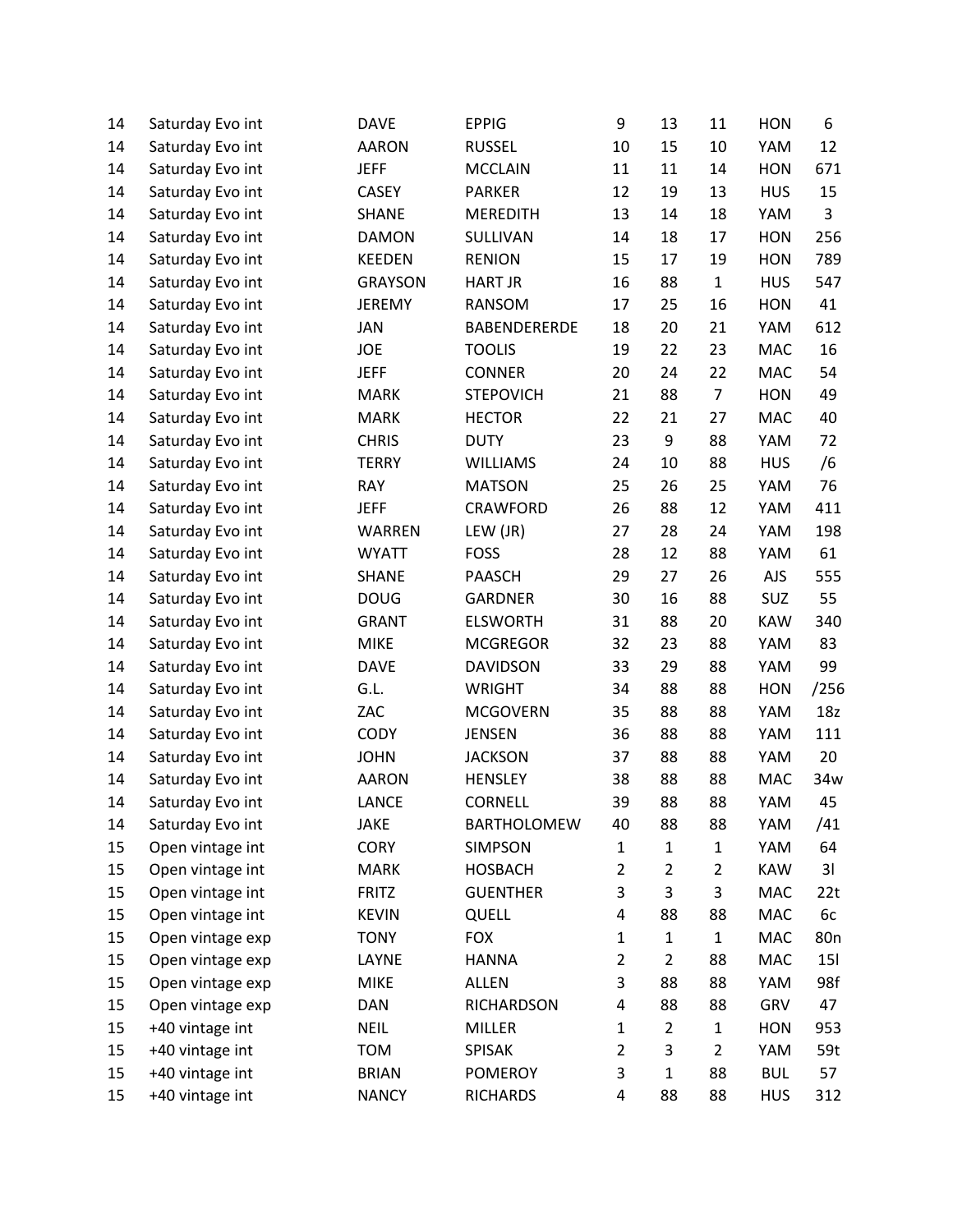| 15 | +40 vintage exp         | <b>JASON</b>   | <b>THOMPSON</b>  | 1              | 88                      | 88             | <b>HON</b> | 33y        |
|----|-------------------------|----------------|------------------|----------------|-------------------------|----------------|------------|------------|
| 16 | Saturday Revo 1 BEG/NOV | <b>BILL</b>    | <b>CARTER</b>    | $\mathbf{1}$   | $\mathbf{1}$            | $\mathbf{1}$   | <b>KAW</b> | 72         |
| 16 | Saturday Revo 1 BEG/NOV | <b>CHRIS</b>   | <b>SICILIA</b>   | $\overline{2}$ | $\overline{2}$          | $\overline{2}$ | YAM        | 321        |
| 16 | Saturday Revo 1 BEG/NOV | SAM            | <b>FURER</b>     | 3              | 5                       | 4              | YAM        | 11         |
| 16 | Saturday Revo 1 BEG/NOV | <b>TOM</b>     | <b>HOOKER</b>    | 4              | $\overline{7}$          | 3              | <b>KAW</b> | 515        |
| 16 | Saturday Revo 1 BEG/NOV | RANDALL        | <b>EVANS</b>     | 5              | 6                       | 5              | <b>HON</b> | 22         |
| 16 | Saturday Revo 1 BEG/NOV | <b>KEVIN</b>   | <b>MCCLAIN</b>   | 6              | $\overline{4}$          | 10             | <b>KAW</b> | 3          |
| 16 | Saturday Revo 1 BEG/NOV | ED             | CASSADY          | $\overline{7}$ | 10                      | 9              | <b>KAW</b> | 92         |
| 16 | Saturday Revo 1 BEG/NOV | TIM            | <b>HOOLE</b>     | 8              | 3                       | 16             | <b>SUZ</b> | 40         |
| 16 | Saturday Revo 1 BEG/NOV | <b>RORY</b>    | <b>DORST</b>     | 9              | 14                      | 6              | YAM        | 27         |
| 16 | Saturday Revo 1 BEG/NOV | MARSHALL       | <b>HOLTOM</b>    | 10             | 12                      | 8              | <b>KAW</b> | 452        |
| 16 | Saturday Revo 1 BEG/NOV | <b>SHAUN</b>   | <b>BATES</b>     | 11             | 9                       | 11             | YAM        | 44         |
| 16 | Saturday Revo 1 BEG/NOV | <b>VANCE</b>   | <b>KINCHEN</b>   | 12             | 16                      | $\overline{7}$ | <b>HON</b> | 17         |
| 16 | Saturday Revo 1 BEG/NOV | <b>SCOTT</b>   | <b>HALL</b>      | 13             | 13                      | 12             | <b>HON</b> | /22        |
| 16 | Saturday Revo 1 BEG/NOV | <b>MORGAN</b>  | <b>MASCALL</b>   | 14             | 11                      | 14             | <b>KTM</b> | 9          |
| 16 | Saturday Revo 1 BEG/NOV | <b>WADE</b>    | <b>BRAGET</b>    | 15             | 8                       | 17             | <b>HON</b> | 175        |
| 16 | Saturday Revo 1 BEG/NOV | <b>JOHN</b>    | <b>SCHULLER</b>  | 16             | 17                      | 13             | <b>HON</b> | 23         |
| 16 | Saturday Revo 1 BEG/NOV | <b>MARK</b>    | <b>CORREA</b>    | 17             | 21                      | 15             | YAM        | <b>951</b> |
| 16 | Saturday Revo 1 BEG/NOV | <b>KYLE</b>    | <b>GILKISON</b>  | 18             | 15                      | 88             | YAM        | 81k        |
| 16 | Saturday Revo 1 BEG/NOV | <b>TOM</b>     | MCLAUGHLIN       | 19             | 18                      | 88             | <b>HON</b> | 8          |
| 16 | Saturday Revo 1 BEG/NOV | <b>MARIE</b>   | <b>ROBERTS</b>   | 20             | 19                      | 88             | <b>KAW</b> | x91        |
| 16 | Saturday Revo 1 BEG/NOV | <b>WILLIAM</b> | <b>DENNIS</b>    | 21             | 20                      | 88             | <b>HON</b> | <b>9s</b>  |
| 16 | Saturday Revo 1 BEG/NOV | <b>DAVID</b>   | <b>ROBELLO</b>   | 22             | 88                      | 88             | <b>HON</b> | /3         |
| 17 | Saturday Revo 1 INT     | <b>JAKE</b>    | <b>CHAPPLE</b>   | $\mathbf{1}$   | $\mathbf{1}$            | $\overline{2}$ | <b>HON</b> | 145        |
| 17 | Saturday Revo 1 INT     | <b>GRAYSON</b> | <b>HART JR</b>   | $\overline{2}$ | $\overline{2}$          | 3              | <b>HON</b> | /57        |
| 17 | Saturday Revo 1 INT     | <b>BRIAN</b>   | <b>POMEROY</b>   | 3              | 3                       | 4              | <b>KAW</b> | 57         |
| 17 | Saturday Revo 1 INT     | <b>COLE</b>    | <b>HAUTER</b>    | 4              | 6                       | $\overline{7}$ | <b>HUS</b> | 24         |
| 17 | Saturday Revo 1 INT     | <b>JOEL</b>    | <b>DOUPE</b>     | 5              | 5                       | 8              | <b>HON</b> | 146        |
| 17 | Saturday Revo 1 INT     | <b>MIKE</b>    | <b>YOUNG</b>     | 6              | $\overline{\mathbf{4}}$ | 11             | YAM        | 5x         |
| 17 | Saturday Revo 1 INT     | <b>MARTY</b>   | <b>COOKSON</b>   | 7              | $\overline{7}$          | 9              | <b>HON</b> | 63         |
| 17 | Saturday Revo 1 INT     | <b>DARREN</b>  | <b>WRIGHT</b>    | 8              | 9                       | 10             | <b>HON</b> | 41         |
| 17 | Saturday Revo 1 INT     | <b>JEFF</b>    | CRAWFORD         | 9              | 16                      | 5              | YAM        | 411        |
| 17 | Saturday Revo 1 INT     | KELLY          | SHANDROW         | 10             | 17                      | 6              | <b>HON</b> | 37         |
| 17 | Saturday Revo 1 INT     | <b>BLAKE</b>   | <b>HALL</b>      | 11             | 10                      | 13             | <b>HON</b> | 509        |
| 17 | Saturday Revo 1 INT     | GRANT          | <b>ELSWORTH</b>  | 12             | 88                      | $\mathbf{1}$   | <b>HON</b> | 21         |
| 17 | Saturday Revo 1 INT     | <b>TOM</b>     | <b>HALL</b>      | 13             | 12                      | 12             | <b>KAW</b> | 66         |
| 17 | Saturday Revo 1 INT     | <b>HERB</b>    | NACHTIGAL        | 14             | 11                      | 14             | <b>SUZ</b> | 7x         |
| 17 | Saturday Revo 1 INT     | <b>WILL</b>    | CARMAN           | 15             | 14                      | 15             | <b>AJS</b> | 213        |
| 17 | Saturday Revo 1 INT     | GARRETT        | <b>OSWALT</b>    | 16             | 8                       | 88             | <b>HON</b> | 824        |
| 17 | Saturday Revo 1 INT     | <b>DAVID</b>   | WEBER            | 17             | 15                      | 17             | <b>HON</b> | 87         |
| 17 | Saturday Revo 1 INT     | <b>MIKE</b>    | <b>VOEGELE</b>   | 18             | 13                      | 88             | SUZ        | 45         |
| 17 | Saturday Revo 1 INT     | <b>BOB</b>     | <b>BOSSERMAN</b> | 19             | 88                      | 16             | <b>HUS</b> | 606        |
| 17 | Saturday Revo 1 INT     | <b>VINCE</b>   | LAYMAN           | 20             | 88                      | 88             | <b>HON</b> | 64         |
| 17 | Saturday Revo 1 INT     | <b>DEAN</b>    | <b>KRAMER</b>    | 21             | 88                      | 88             | <b>HON</b> | 9          |